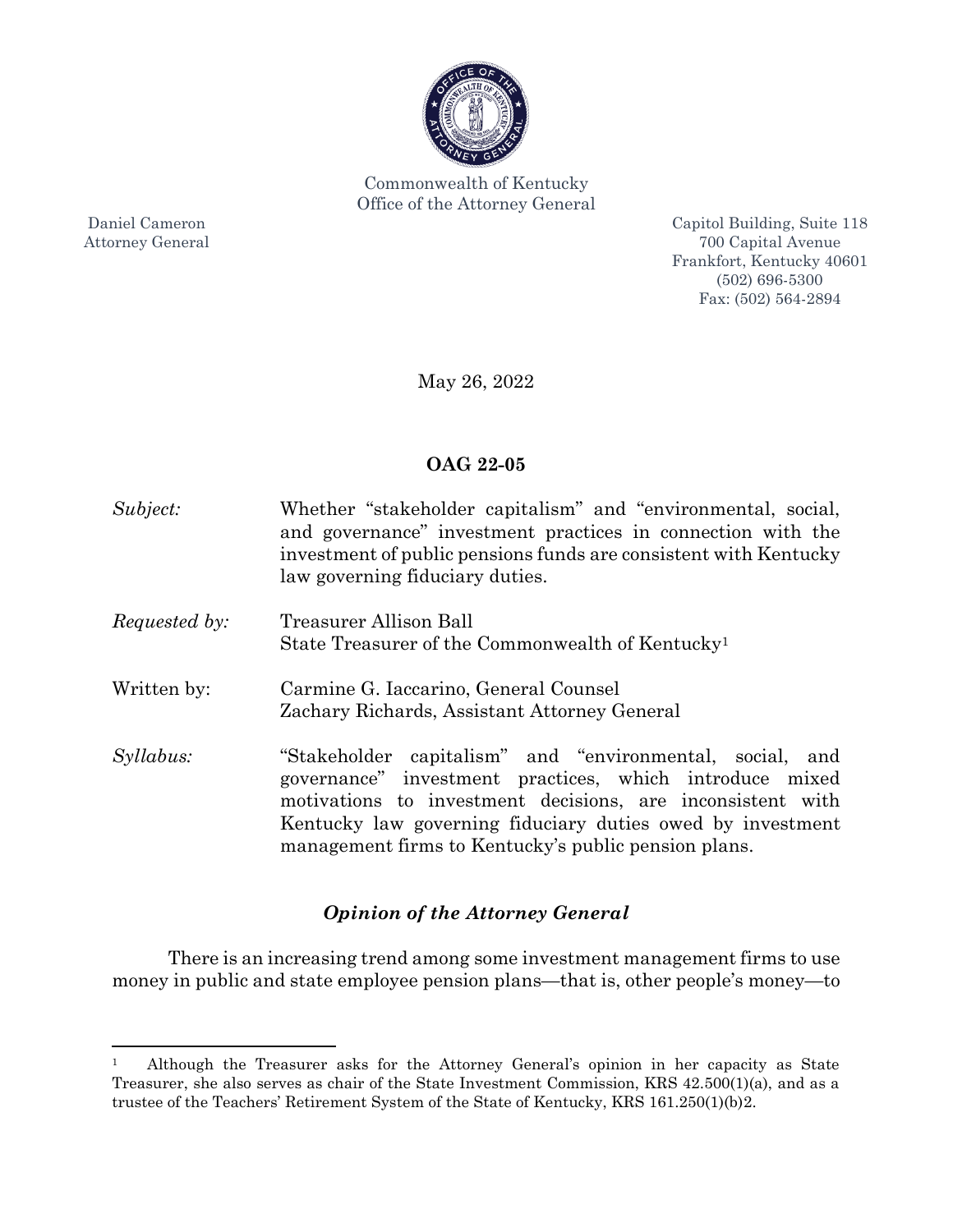push their own political agendas and force social change.<sup>2</sup> State Treasurer Allison Ball asks whether those asset management practices are consistent with Kentucky law. For the reasons below, it is the opinion of this Office that they are not.

### *Background*

To encourage public service, Kentucky offers public employees certain pension benefits. *See*, *e*.*g*., KRS 61.510 to KRS 61.705. For years, however, the Commonwealth's public pension plans have hovered at severely underfunded levels. According to the Kentucky Public Pension Authority's most recent annual report, the public pension plan for most state employees is roughly 17% funded.<sup>3</sup> Kentucky's other public pension plans have not fared much better: the public pension fund covering Kentucky State Police is roughly 30% funded and the County plans are 46% to 52% funded.<sup>4</sup> And while the public pension plans administered by the Kentucky Public Pension Authority has shown year-over-year improvement in funding,<sup>5</sup> there is a concern that this trajectory may be threatened by extreme approaches to investment management—particularly those that put ancillary interests before investment returns for the benefit of public pensioners and state employees.

One such approach is "stakeholder capitalism." According to its advocates, "[s]takeholder capitalism is an expansion of corporate management fealty beyond shareholders to include the workforce, supply chain, customers, communities, societies, and the environment."<sup>6</sup> What this means in reality is that investment

l

<sup>&</sup>lt;sup>2</sup> The social change they seek has often been rejected outright by the people's elected representatives. *See*, *e.g.*, *Will ESG Disclosures be Mandated by Law? A Legislative Analysis*, KING & SPALDING (Sept. 22, 2021), https://perma.cc/F4FZ-9JA7 (discussing environmental, social, and governance ("ESG") legislation from the 117th Congress and finding a "low likelihood" that the legislation becomes law); *see also* Stuart Loren, *ESG and the Road to Serfdom*, LINKEDIN (Oct. 22, 2021), https://perma.cc/3UVC-ETZ7 ("Even if well-intentioned and sensible, . . . do we really want a handful of senior management at BlackRock and the world's largest asset allocators pushing for policyrelated changes? Isn't this the role of government?").

<sup>&</sup>lt;sup>3</sup> Annual Comprehensive Financial Report for the Fiscal Year Ended June 30, 2021, KENTUCKY PUBLIC PENSION AUTHORITY (Dec. 8, 2021), at 6, https://perma.cc/AN5N-9YXA (hereinafter "KPPA 2021 Report").

<sup>4</sup> *Id*. Kentucky is not alone in its public pension experience. Pew, *Legal Protection for State Pension and Retiree Health Benefits, Findings from a 50-state survey of retirement plans* (May 30, 2019), https://perma.cc/CNR7-QK89. ("Since 2000, when public retirement systems were almost fully funded, states have seen aggregate unfunded pension liabilities grow to more than \$1 trillion, with an additional \$700 billion in unfunded retiree health benefit costs.").

<sup>5</sup> KPPA 2021 Report, *supra* note 3, at 14.

<sup>6</sup> Mark A. Cohen, *Stakeholder Capitalism: Challenges and Opportunities for Big Law*, FORBES (Jan. 19, 2022), https://www.forbes.com/sites/markcohen1/2022/01/19/stakeholder-capitalism-challengesand-opportunities-for-big-law/?sh=760110a449e2 (last visited May 26, 2022).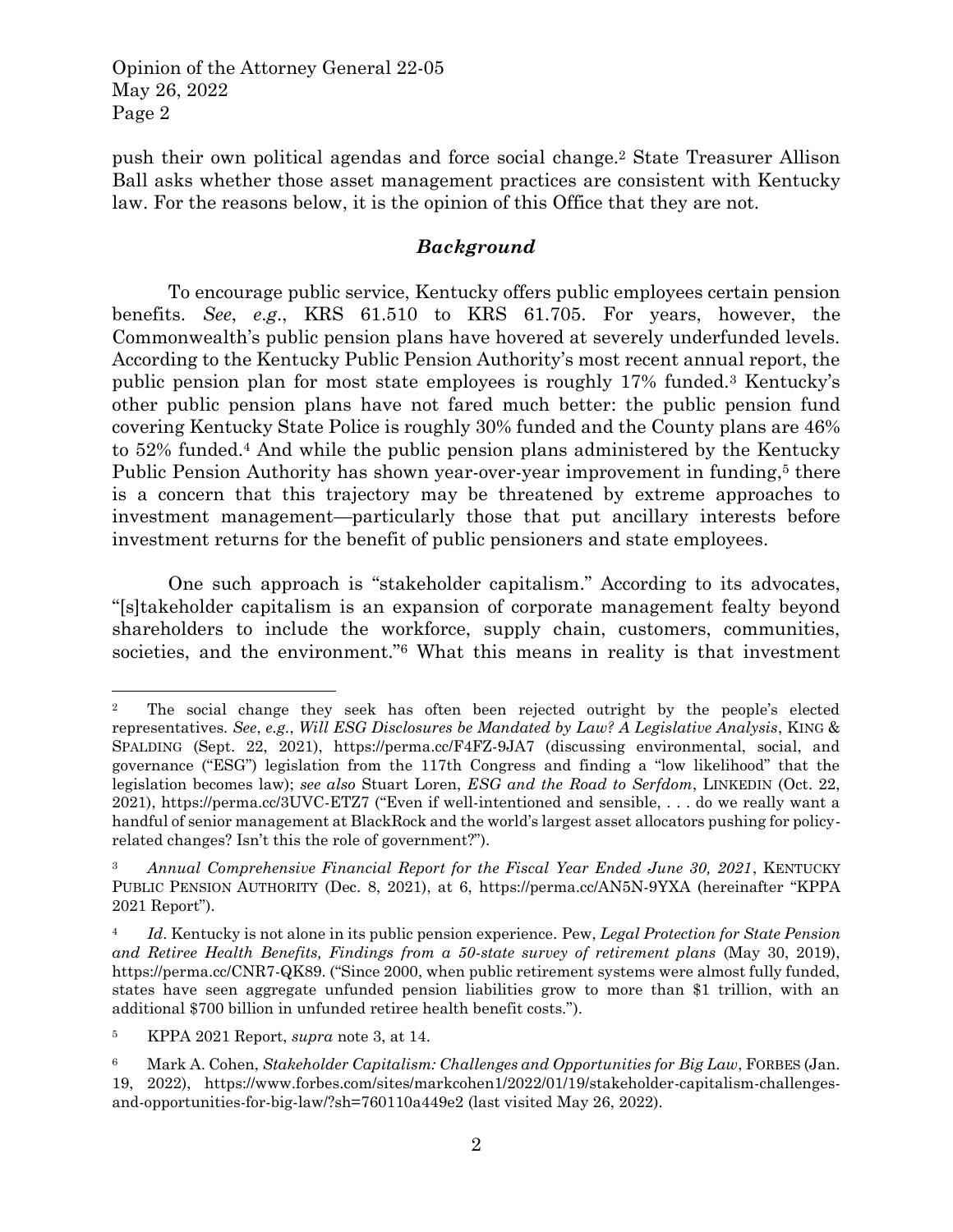management firms who embrace stakeholder capitalism propose prioritizing activist goals over the interests of their public and state employee clients.

To achieve this version of "capitalism," investment management firms are adopting "environmental, social, and governance"—or "ESG"—investment practices. ESG investing is an "umbrella term that refers to an investment strategy that emphasizes a firm's governance structure or the environmental or social impacts of the firm's products or practices."<sup>7</sup>

American economist Milton Friedman once criticized an earlier version of this trend whereby one set of stockholders sought to convince another set of stockholders that business should have a "social conscience." As he explained, "what is in effect involved is some stockholders trying to get other stockholders (or customers or employees) to contribute against their will to 'social' causes favored by activists. Insofar as they succeed, they are again imposing taxes and spending the proceeds."<sup>8</sup> Friedman found this problematic because "the great virtue of private competitive enterprise" is that it "forces people to be responsible for their own actions and makes it difficult for them to 'exploit' other people for either selfish or unselfish purposes. They can do good—but only at their own expense." <sup>9</sup>

Today, in perhaps an even more pernicious version of the trend, the debate is no longer left to stockholders. In fact, there is little-to-no debate. Investment management firms in some corporate suites now use the assets they manage—that is, other people's money—to enforce their preferred partisan sensibilities and to seek their desired societal and political changes.

Investment management firms have publicly committed to coordinating joint action for ESG purposes, such as reducing climate change. For example, the Steering Committee for the Glasgow Alliance for Net Zero ("GFANZ") states: "*The systemic change needed to alter the planet's climate trajectory can only happen if the entire financial system makes ambitious commitments* and operationalises those commitments with near-term action. *That is why we formed [GFANZ],* to bring together over 450 leading financial enterprises united by a commitment to accelerate the decarbonisation of the global economy."<sup>10</sup> Similarly, Climate Action 100 "aims to

l

<sup>7</sup> Max M. Schanzenbach & Robert H. Sitkoff, *Reconciling Fiduciary Duty and Social Conscience: The Law and Economics of ESG Investing by A Trustee*, 72 STAN. L. REV. 381, 388 (2020).

<sup>8</sup> Milton Friedman, *The Social Responsibility of Business is to Increase its Profits*, THE NEW YORK TIMES MAGAZINE (Sept. 13, 1970), at 4, https://perma.cc/CTJ6-9FKV.

<sup>9</sup> *Id*.

<sup>10</sup> *Forward from the Principals Group* GLASGOW FINANCIAL ALLIANCE FOR NET ZERO (Nov. 2021), at 6, https://perma.cc/N3KS-KTZG (emphasis added).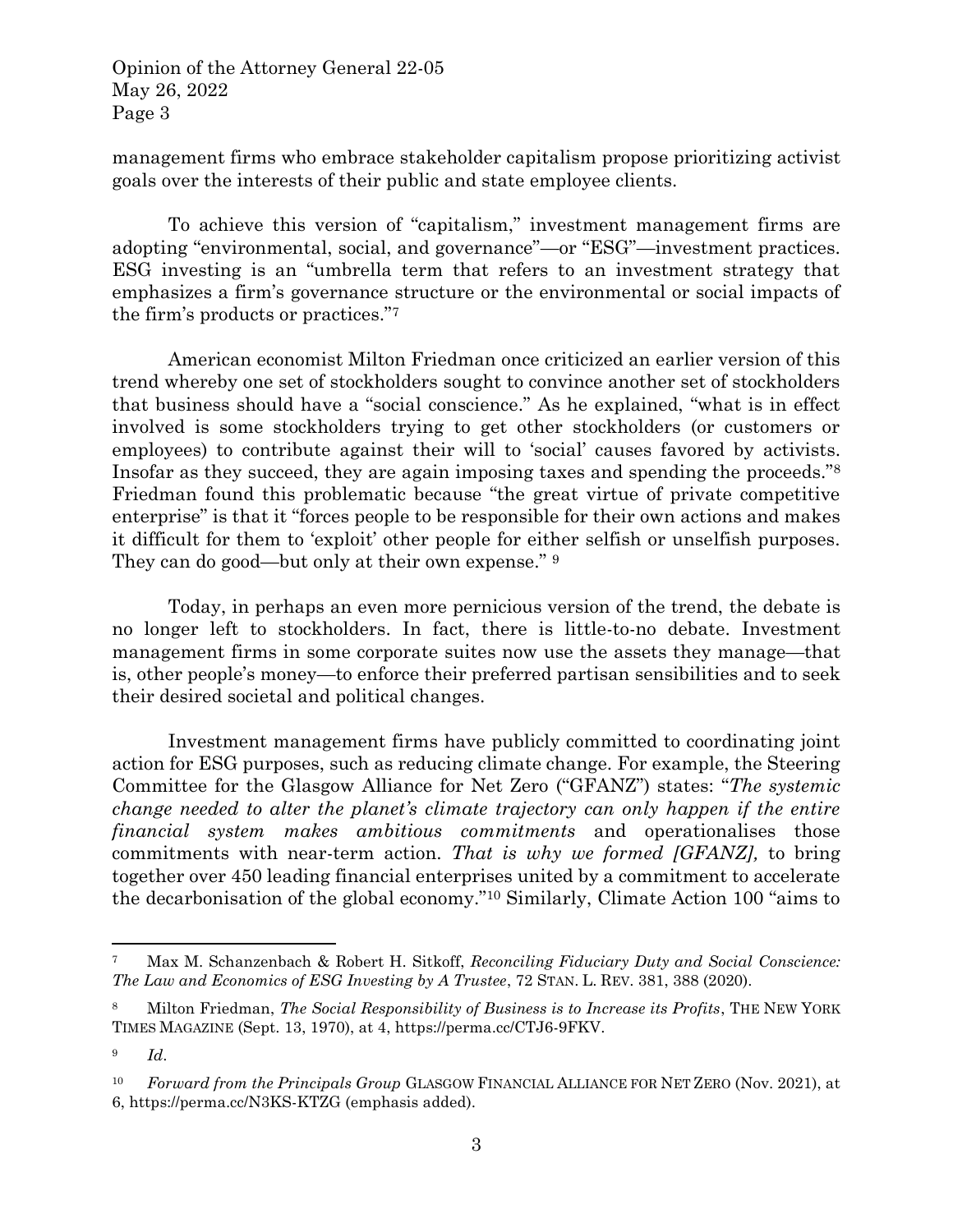ensure the world's largest corporate greenhouse gas emitters take necessary action on climate change."<sup>11</sup> Climate Action 100 explicitly concedes a mixed motive, stating that its investor signatories believe that taking action "is consistent with their fiduciary duty *and essential to achieve the goals of the Paris Agreement*."<sup>12</sup> As further suggestion of a political motive, some investment management firms have committed to both advocate for government-imposed climate change mandates,<sup>13</sup> *and* use their fiduciary role to prevent portfolio companies from advocating against such mandates.<sup>14</sup>

Whether these ancillary purposes are societally beneficial is beside the point when speaking of the duty of fiduciaries. Fiduciaries must have a single-minded purpose in the returns on their beneficiaries' investments.

And this affects Kentuckians. One investment management firm, at one time directing roughly \$1.5 billion on behalf of the Kentucky Public Pension Authority,<sup>15</sup> has made a "firmwide commitment to integrate ESG information into [its] investment processes" to affect "all of [its] investment divisions and investments teams."<sup>16</sup> Other investment management firms that direct billions of dollars in Kentucky pension fund investments have publicly made similar commitments to ESG investment practices.<sup>17</sup> There is some suggestion that politically biased investment strategies have real costs and worsen outcomes for pensioners.<sup>18</sup> These harms are significant

 $\overline{a}$ 

<sup>14</sup> *2020 Progress Report,* CLIMATE ACTION 100+ (2020), at 18 and 78, https://perma.cc/B5XW-XW2X (scoring companies on whether the companies and their trade associations' lobbying efforts are "Parisagreement aligned" and noting industry associations who "engage in problematic lobbying on climate" are "holding back Paris-aligned climate policy").

<sup>15</sup> KPPA 2021 Report, *supra* note 3, at 137. Of course, this figure fluctuates and, as of the date of this opinion, stood at roughly \$1.1 billion according to the Kentucky Public Pension Authority.

<sup>16</sup> 2020 Sustainability Disclosure, BlackRock, at 6, https://perma.cc/4HE5-6DXH. *Compare* Larry Fink's 2022 Letter to CEOs: A Fundamental Reshaping of Finance, https://perma.cc/H59D-R4BA, *with* Larry Fink's 2022 Letter to CEOs: The Power of Capitalism, https://perma.cc/MMF7-LESJ.

<sup>17</sup> *See*, *e.g.*, *Responsible Investment: Policies and Principles*, FRANKLIN TEMPLETON (2020), https://perma.cc/679E-6DQ3; Lord Abbett, *ESG Investing*, https://perma.cc/S8RS-U7M6; Putnam Investments, *Philosophy – ESG integration in our investment group*, https://perma.cc/F3LT-SYJE; *see also* KPPA 2021 Report, *supra* note 3, at 136-37.

<sup>11</sup> CLIMATE ACTION 100+, *About*, https://perma.cc/K64N-J69K*.*

<sup>12</sup> *Id*.

<sup>13</sup> *Act Now, Financial Leaders Urge More Climate Action from the G20*, GLASGOW FINANCIAL ALLIANCE FOR NET ZERO, https://perma.cc/43B2-XQ4A ("More governments need to commit to the Paris target of 1.5 degrees Celsius by 2050. They need to make immediate cuts to emissions . . . .").

<sup>18</sup> *See*, *e*.*g*., Christopher Bancroft Burnham, *BlackRock's ESG Strategy Plays Politics with Public Pensions*, BARRON'S (May 28, 2020), https://perma.cc/FRU5-CX93 ("Research has consistently indicated that conventional index portfolios perform better than ESG portfolios, partly because ESG portfolios charge higher fees. . . . Fink is pursuing a course which, while possibly more profitable for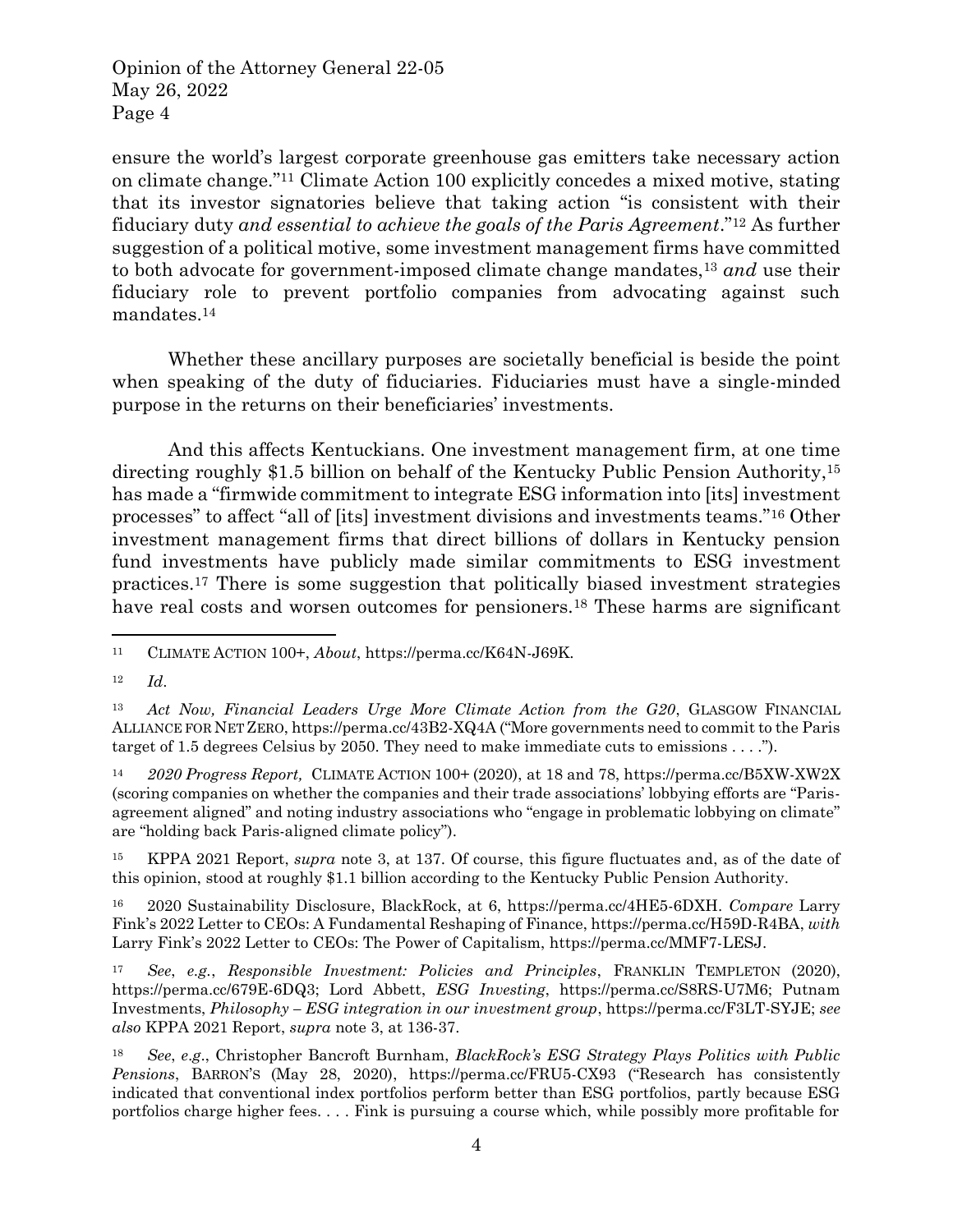because companies employing ESG investment strategies are entrusted as fiduciaries to manage the funds in the best interests of pension beneficiaries like teachers, firefighters, and many other public servants who have ordered their lives around promises made and who depend on public pensions to finance their retirements.<sup>19</sup>

#### *Law*

State and federal law have long recognized fiduciary duties for those who manage other people's money. The Employee Retirement Income Security Act ("ERISA"), for example, demands that a fiduciary "discharge that person's duties with respect to the plan solely in the interests of the participants and beneficiaries, for the exclusive purpose of providing benefits to participants and their beneficiaries and defraying reasonable expenses of administering the plan, and with the care, skill, prudence, and diligence under the circumstances then prevailing that a prudent person acting in a like capacity and familiar with such matters would use in the conduct of an enterprise of a like character and with like aims." 29 CFR § 2550.404a- $1(a)$ .

Kentucky law provides similarly demanding duties for fiduciaries. KRS 61.650 provides that a "trustee, officer, employee, employee of the Kentucky Public Pensions Authority, or other fiduciary shall discharge duties with respect to the retirement system . . . *[s]olely* in the interest of the members and beneficiaries [and for] the *exclusive* purpose of providing benefits to members and beneficiaries and paying reasonable expenses of administering the system[.]" KRS 61.650(1) (setting forth the duties governing the fiduciaries of the Kentucky Employees Retirement System or State Police Retirement System) (emphasis added); *see also* KRS 78.790 (setting forth similar duties governing the fiduciaries of the County Employees Retirement System); KRS 161.430(2) (setting forth similar duties governing the fiduciaries of the Teachers' Retirement System of the State of Kentucky). This language draws from traditional trust principles requiring a single-minded purpose by fiduciaries that has been summarized as follows: "[a]cting with mixed motives triggers an irrebuttable presumption of wrongdoing, full stop."<sup>20</sup>

 $\overline{\phantom{a}}$ 

BlackRock, puts public pension funds and other client portfolio performance in jeopardy by opening the door to politics as part of pension portfolio management.").

<sup>19</sup> This Office notes a related move in this trend: the S&P Global Ratings' (S&P) recent decision to include ESG credit indicators in state credit ratings. Energy producing states, like Kentucky, may suffer under these ratings because the Commonwealth's investment in signature industries like coal, oil, and natural gas would likely result in lower ESG scores. Yet state law requires pension trustees to "give priority to the investment of funds in obligations calculated to improve the industrial development and enhance the economic welfare of the Commonwealth." *See*, *e.g*., KRS 161.430(1)(c); KRS 78.790(3) (same); KRS 61.650(3) (same). A state's credit worthiness should be determined by the health of its economy—not activist ESG considerations.

<sup>20</sup> Schanzenbach, *supra* note 7, at 400–401.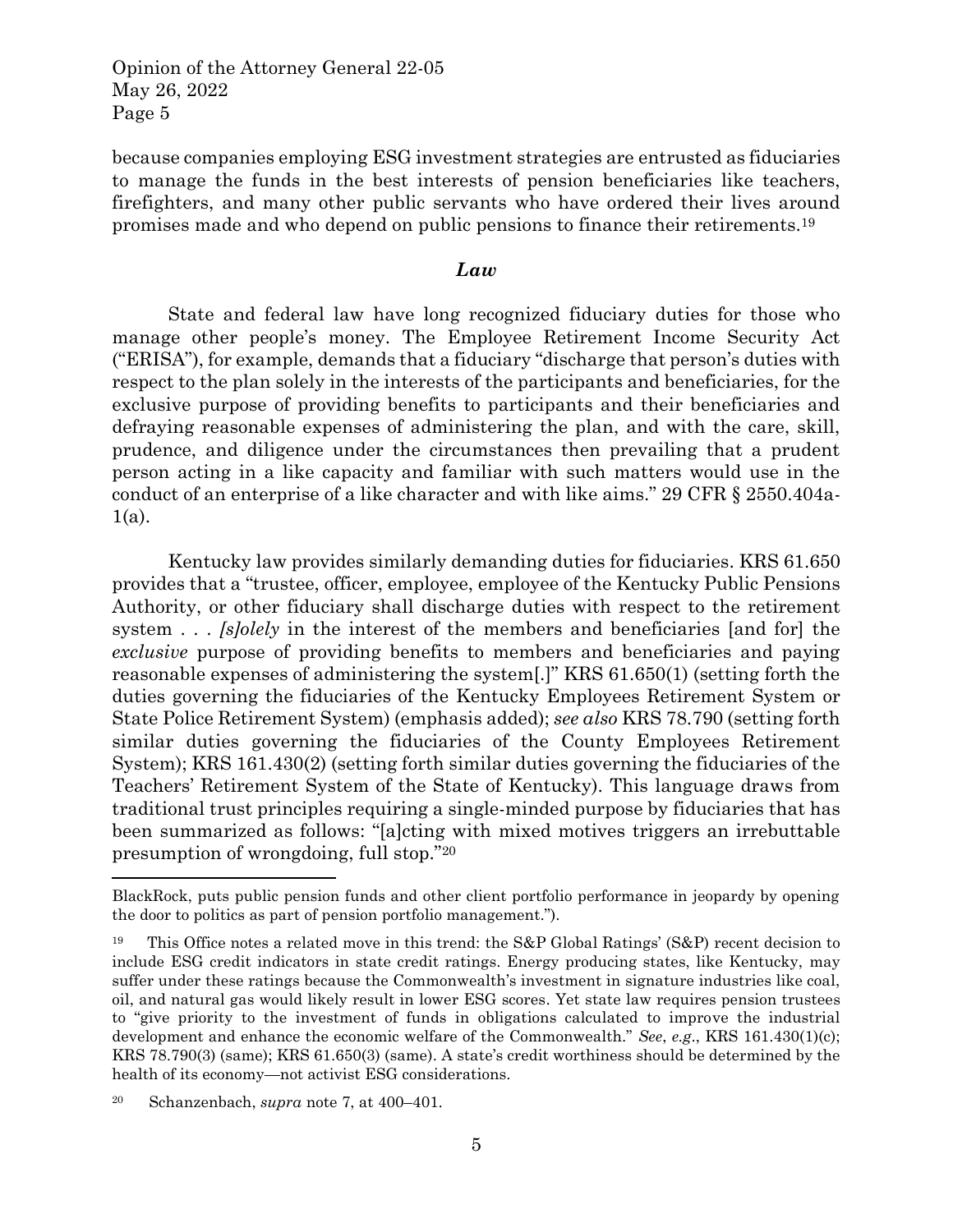Like ERISA, state law also demands that such fiduciaries discharge their duties "[w]ith the care, skill, and caution under the circumstances then prevailing that a prudent person acting in a like capacity and familiar with those matters would use in the conduct of an activity of like character and purpose." KRS  $61.650(1)(c)(3)$ ; KRS 161.430(2)(b) (same for the Teachers' Retirement System of the State of Kentucky); KRS 78.790(1)(c) (same for County Employees Retirement System). The duty of prudence requires more than assuming sweeping government mandates that coincide with an investment manager's policy preferences.<sup>21</sup> Under Kentucky law, fiduciary duty is not merely gift wrapping that a fiduciary may use to conceal a package of personal motivations.

Along with these fiduciary duties, the trustees of the Kentucky Public Pension Authority, for example, have adopted an investment policy that expressly provides that, in "instances where the Investment Committee has determined it is desirable to employ the services of an external Investment Manager," those "Investment Managers . . . agree to serve as a fiduciary to the Systems."<sup>22</sup> Moreover, the trustees have expressly stated that, "[c]onsistent with carrying out their fiduciary responsibilities, the Trustees will not systematically exclude any investments in companies, industries, countries, or geographic areas unless required to do so by statute."23, 24

*Conclusion*. Whether an investment management firm has breached a fiduciary duty is a fact intensive inquiry. That determination rests on a number of considerations and careful review of a fiduciary's actions, statements, and commitments. While *asset owners* may pursue a social purpose or "sacrifice some performance on their investments to achieve an ESG goal,"<sup>25</sup> *investment managers* entrusted to make financial investments for Kentucky's public pension systems must

 $\overline{\phantom{a}}$ 

<sup>21</sup> *See Jarvis v. Nat'l City*, 410 S.W.3d 148, 158 n.28 (Ky. 2013) ("Trustees must often 'conduct considerable research and analysis in each potential investment and in devising an overall investment strategy.'" (quoting *Estate of Fridenberg v. Appeal of Commonwealth of Pa.*, 33 A.3d 581, 590 (Pa. 2011)).

<sup>22</sup> Kentucky Retirement System, *Investment Policy Statement* (adopted Nov. 16, 2021), at Section II.D.i., https://perma.cc/4LLR-KNC6.

<sup>23</sup> *Id*. at Section I.B.

 $24$  Although beyond the scope of this request, there are some free speech concerns when considering this scheme in light of the U.S. Supreme Court's decision in *Janus v. AFSCME*, 138 S. Ct. 2448, 2464 (2018) ("Forcing free and independent individuals to endorse ideas they find objectionable is always demeaning . . . ."). Allowing investment management firms to speak on behalf of pensioners or the pension systems without notice or approval may give rise to First Amendment concerns.

<sup>25</sup> *Domini Poll: ESG Investing is Gaining Traction,* KIPLINGER (Oct. 12, 2021), https://perma.cc/4LSV-X4DE.